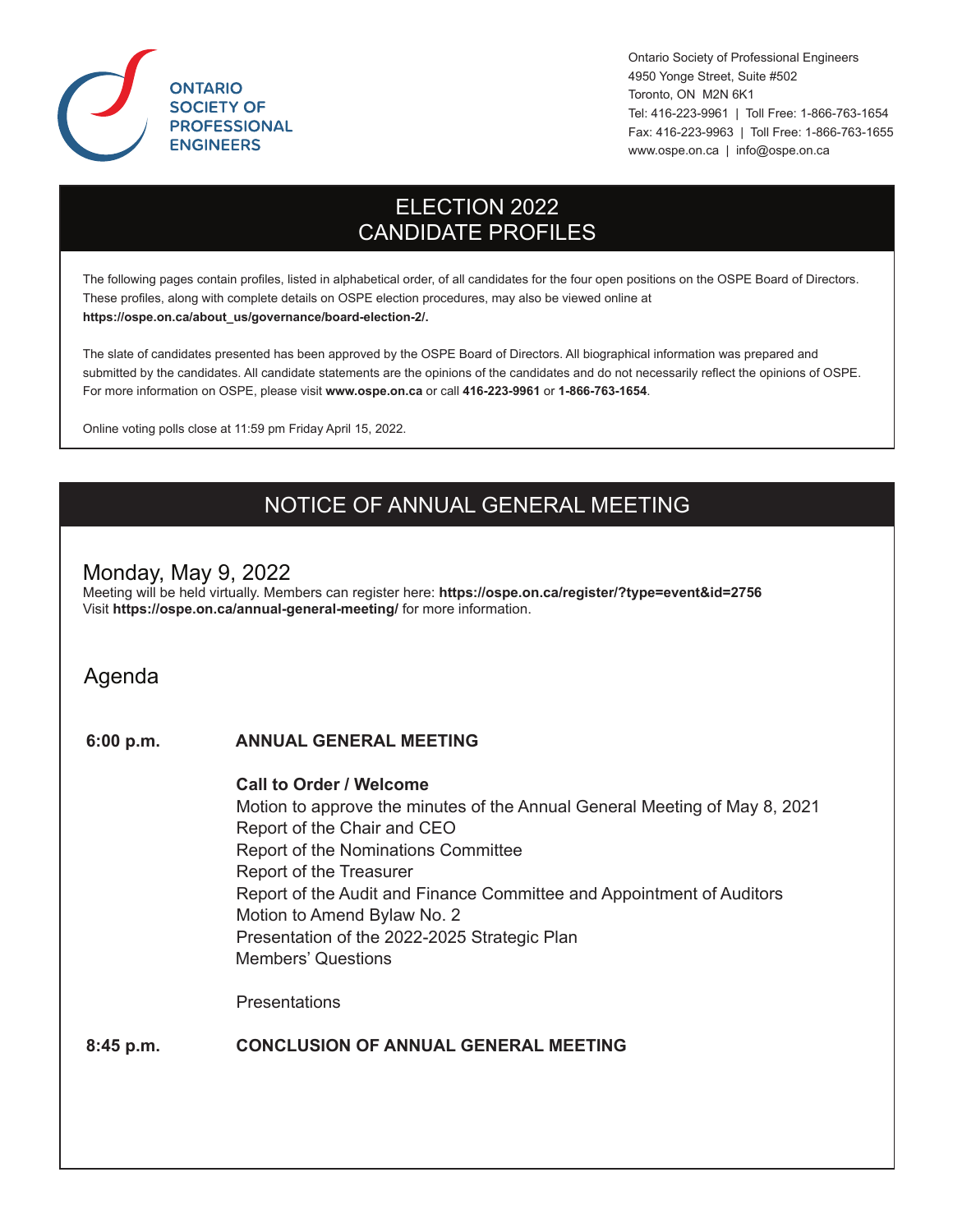# OSPE BYLAW NO. 2 AMENDMENT

The following proposed revision will be voted on at the May 9, 2022, OSPE Annual General Meeting. For the full bylaw document and wording, please visit **https://ospe.on.ca/annual-general-meeting/**.

### **Article 6 – Governance, 6.9, Committees of the Society, 6.9.1 (c),**

Updated to add "President and" in front of Chair as the Chair is the President of the Society, as per the bylaws and to clarify this role. As well, we are adding the formal participation of the Vice Chair. It is important for continuity that both the President and Chair of the Society and the Vice Chair participate on this committee.

 Human Resources Committee – There shall be a Human Resources Committee, consisting of the *President and* Chair, who shall be the chair of this Committee, *the Vice Chair* and two (2) other directors appointed by the Board. This Committee shall monitor the compensation structure, including benefits, for employees of the Society and the compensation of the Chief Executive Officer. The further duties of the Human Resources Committee shall be

| Register for the Ontario Society of Professional Engineers<br><b>ANNUAL GENERAL MEETING</b>                                                                                                                  | May 9, 2022                        |
|--------------------------------------------------------------------------------------------------------------------------------------------------------------------------------------------------------------|------------------------------------|
|                                                                                                                                                                                                              |                                    |
| Individuals wishing to attend the Annual General Meeting must register in<br>advance at www.ospe.on.ca or complete this form and email or fax it to<br>dthomson@ospe.on.ca / 416-223-9963 or 1-866-763-1655. |                                    |
| Your registration must be received by May 2, 2022.                                                                                                                                                           |                                    |
|                                                                                                                                                                                                              |                                    |
| <b>NAME</b>                                                                                                                                                                                                  |                                    |
| YES $\Box$ NO                                                                                                                                                                                                |                                    |
| ARE YOU AN OSPE MEMBER?                                                                                                                                                                                      | OSPE MEMBERSHIP NUMBER (MANDATORY) |
| <b>COMPANY</b>                                                                                                                                                                                               |                                    |
| <b>CITY</b><br><b>ADDRESS</b>                                                                                                                                                                                | PROVINCE                           |
| <b>TELEPHONE</b>                                                                                                                                                                                             | E-MAIL                             |
|                                                                                                                                                                                                              |                                    |
|                                                                                                                                                                                                              |                                    |
|                                                                                                                                                                                                              |                                    |
|                                                                                                                                                                                                              |                                    |
|                                                                                                                                                                                                              |                                    |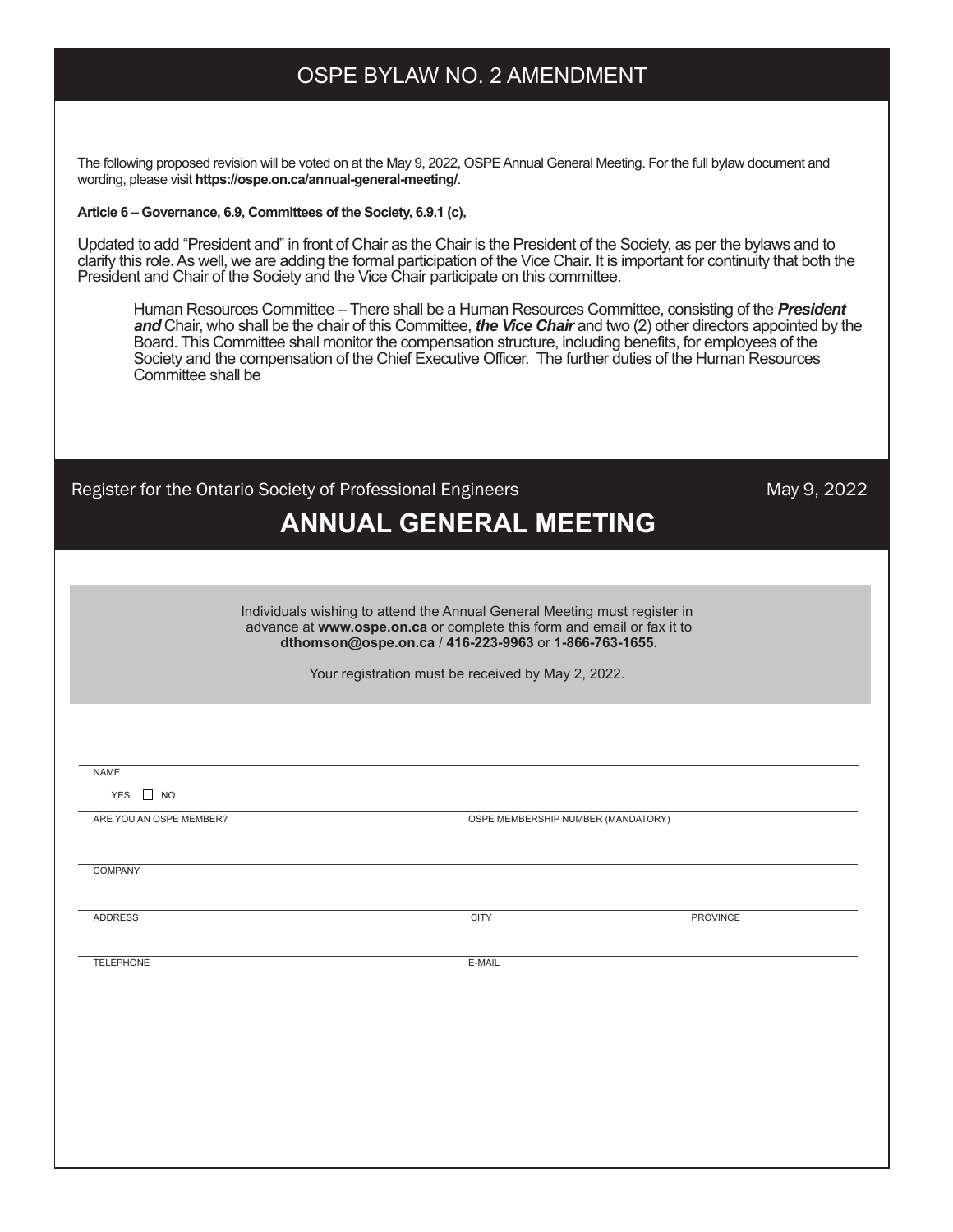## Mustafa Abbas Almukhtar



#### **EMPLOYER AND POSITION:**

Head of Geotechnical Department Urban Reform Consultant Inc. (URC), Oakville, Ontario

#### **EDUCATION**

Bachelors of Applied Science (B.A.Sc.) in Civil Engineering Basra University, Iraq

#### **EMPLOYMENT HISTORY**

• Urban Reform Consultant Inc., Oakville, ON Head of Geotechnical Engineering Dept (2019 – Present) • Canadian Canoe, Mississauga, ON

Founder & Managing Director (2014 – Present)

- Engineering Testing Laboratory, Sharjah, UAE
- Head of Engineering Dept (2008 2014)
- World Food Program United Nations LSA,
- Iraq Logistics officer (2003 2006)

### **OTHER PROFESIONAL AFFILIATIONS**

- Ontario Society of Professional Engineers (OSPE), Ontario (Associate)
- Canadian Society for Civil Engineering, Ontario
- Society of Engineers, UAE
- Iraqi Union of Engineers, Iraq (Consultant member)

#### **CONFERENCE OR TECHNICAL PAPERS**

Published papers and articles to the professional community with the following topics:

- Awareness For the Necessity of The Pre-Soil Investigation
- The Effects of Corona Virus on Transportation Sectors and a Look into The Future of The Industry
- Soil Investigation Practices in Structural Projects

#### **CANDIDATE STATEMENT:**

OSPE is a great organization for engineers to meet, interact, socialize, and share ideas. However, the interest of engineers seems to be declining in the last few years, I believe that new approaches are needed to increase the involvement of existing members with OSPE and getting the attention of potential new members.

My experience of establishing several successful companies/organizations from the start has provided me with many skills such as financial management, strategic planning and decision making, which would be very beneficial to the board and society.

As a board member, I would work towards reconnecting the members with OSPE, resume the events that were affected by the lockdown, strengthen the OSPE affiliations with public and private organizations, improve the membership reward programs and support new strategies that can increase the interest of engineers of all ages and experiences in the society.

My vision of the OSPE is to become a hub where engineers with different levels of experience can meet, socialize, exchange ideas, and share experiences. To achieve this, members with significant experience in the profession should have the opportunity to share their knowledge and provide guidance through organized events, and by establishing mentorship/internship programs for the new generation of engineers and immigrant engineers with international experience to equip them with skills they need to excel among other professions and prepare them to become the future leaders of their community.

If elected, I will bring all my skills and energy into tackling challenges, developing the society, and getting it on par with the expectations of professional engineers.

### **EMPLOYER AND POSITION:**

Retired from management position within the Ontario Public Service.

#### **EDUCATION**

- Ph.D. Land Resource Science,
- University of Guelph, 2001 • M.Sc. Biological Engineering,
- University of Guelph, 1994
- B.A.Sc. Chemical Engineering,
- University of Waterloo, 1987

### **EMPLOYMENT HISTORY**

• Technical Advisor, Ontario Forest Industry Association

- $(2019 2021)$
- Supervisor, Ministry of Natural Resources and Forestry (2014 2018)
- Supervisor, Ministry of the Environment (2013 2014)
- Recipient, Ontario Public Service Amethyst Team Award (2012)
- Air Quality Analyst, Ministry of the Environment
- (2012 2013, 2003 2008)
- Nominee, Ministry of the Environment Emerald Award (2011) • Senior Air Quality Engineer, AMEC (2011 – 2012)
- Project Manager, Ministry of the Environment (2009 2010)
- Post-Doctoral Scientist, Max Planck Institute for Chemistry, Germany  $(2001 - 2003)$
- Engineering Technician, University of Guelph (1987 1996)

#### **ACTIVITIES IN ADVOCACY ORGANIZATIONS**

- Director, OSPE (2015 2016)
- Chair, Women in Engineering Advocacy Committee (2015 2016)
- Member, Women in Engineering Advisory Council OSPE (2012 2016)
- Member, Women in Science and Engineering, Sudbury (2003 2014)
- Organizing Committee Member and Volunteer, GoEngGirl, Sudbury  $(2013 - 2014)$
- Member, OSPE (2011 present)

#### **YEARS OF REGISTRATION WITH PROFESSION** 33 years Ontario

#### **OTHER PROFESSIONAL AFFILIATIONS**

- Councillor-at-Large PEO (2019-2021)
- Vice President, Appointed PEO (2013-2014)
- 
- Councillor, Northern Region PEO (2012 2014) Executive member, PEO Sudbury Chapter (2012 2014)

#### **COMMUNITY SERVICE**

- Director and fundraising committee member, Ontario Professional Engineers Foundation for Education (2019 – present)
- Recipient, OWD's Leading Women Building Communities Award (2016)
- Spirit Award Nominee, United Way Toronto (2010) • Campaign Co-Chair, United Way Toronto – Ministry of the Environment
- (2009)
- Science Fair Judge, Rainbow District School Board and Sudbury Regional (various years)
- Member, Clean Air Sudbury Steering Committee (2005 2013)

#### **CONFERENCE OR TECHNICAL PAPERS**

Six refereed publications as lead or co-author. Over 10 conference proceedings / presentations.

#### **CANDIDATE STATEMENT**

As a professional engineer and member of OSPE, I remain committed to advocacy for the profession by OSPE and modern regulation of the profession by PEO.

Since 2012, I have played a role in the leadership of our profession as an elected member of PEO council and the OSPE board of directors.

My ongoing commitments are to continue efforts to support ways to remove barriers and diversify the profession, our society and our regulator.

I strongly believe that OSPE and PEO need to face the future arm in arm, united as we overcome future challenges to the profession.

I bring strong relationship building skills and positive, constructive approaches to solving problems and getting things done. I have a significant network across the province and in particular the north.

# Sandra Ausma, Ph.D., P.Eng.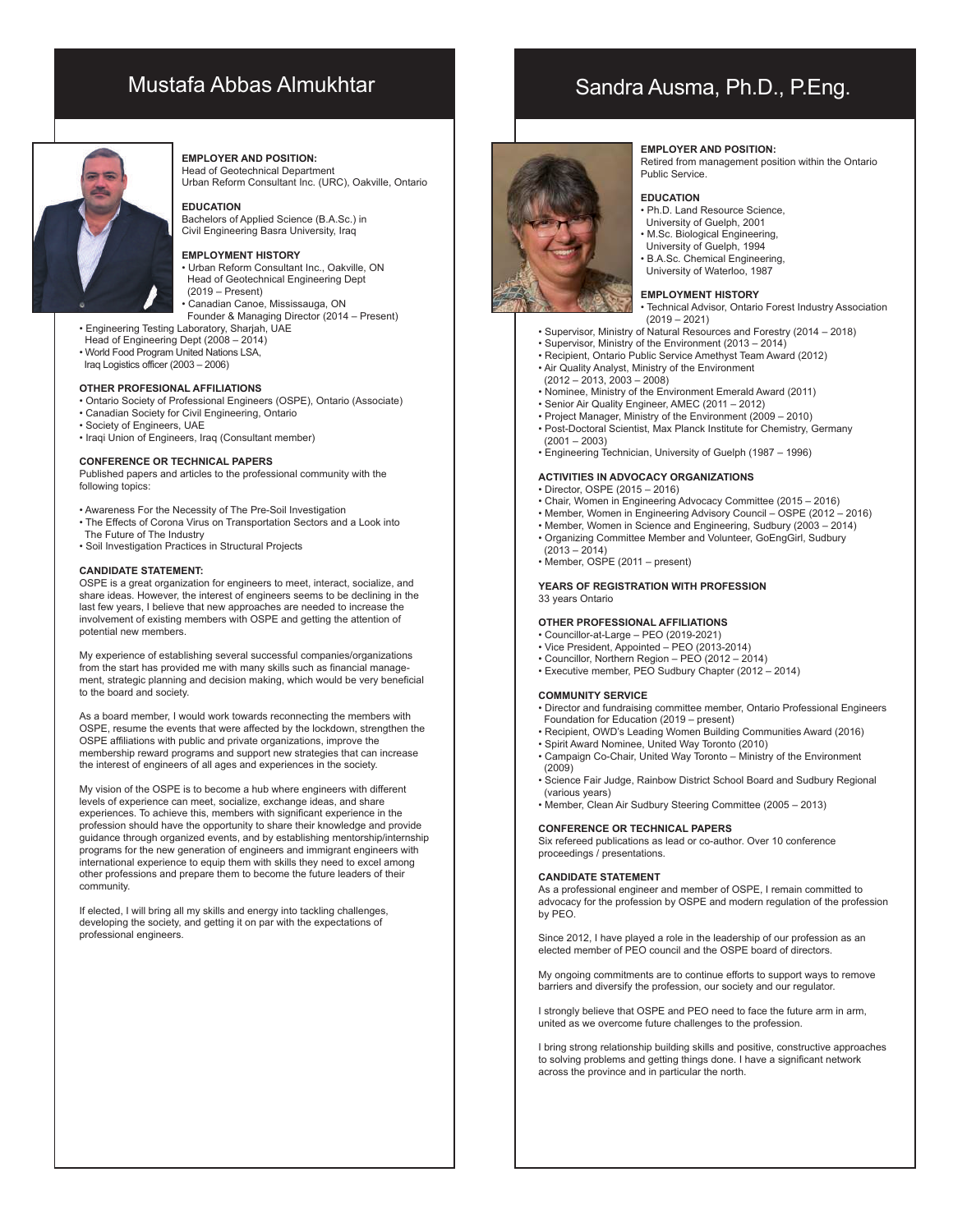# Stephanie Holko, P.Eng.



#### **EMPLOYER AND POSITION:**

Next Generation Manufacturing Canada, Director of Project Development

#### **EDUCATION**

- Master of Business Administration -
- Management of Innovation and New Technology, McMaster University • Bachelor of Applied Science - Chemical
- Engineering, University of Waterloo

#### **EMPLOYMENT HISTORY**

#### Next Generation Manufacturing Canada (NGen), Hamilton, Ontario

2021 – 2022 Director of Project Development

### ArcelorMittal Dofasco, Hamilton Ontario

2019 – 2021 Digital Transformation Project Manager 2011 – 2019 Engineering Manager, Steelmaking and Utilities Business Units 2004 – 2011 Process Improvement Specialist

#### **ACTIVITIES IN ADVOCACY ORGANIZATIONS**

• OSPE Board Director for 2021-22 year, including Finance Committee and Infrastructure Task Force

#### **YEARS OF REGISTRATION WITH PROFESSION**

14 years registered as a Professional Engineer in Ontario

#### **OTHER PROFESSIONAL AFFILIATIONS**

• Association of Women in the Metals Industries, Toronto Chapter Treasurer

#### **COMMUNITY SERVICE**

- OSPE Board Director, 2021-22 year
- Haltech Regional Innovation Centre, Board Director
- YWCA Uplift Advanced Manufacturing Program, Mentor
- Yves Landry Foundation, Board Director (Finance Risk and Audit Committee)

#### **CONFERENCE OR TECHNICAL PAPERS**

- Development of KOBM Selective Slag Coating Practice (co-author), Iron and Steel Technology Magazine, 2018
- Technical Limitations for Developing a Practicable LMF Desulfurization Model, STEELSIM Conference 2019 Keynote

#### **CANDIDATE STATEMENT**

I am passionate about engineering and committed to upholding the high standards of this profession. Working in heavy industry for 17+ years, I have first-hand knowledge of the importance and relevance of engineers. As an engineering manager, I worked with students and with Canadian and internationally-trained engineers. Equity, diversity and inclusion are key to the strength of our profession and I will support the positive initiatives OSPE has underway. Serving on the Board is an honour and a meaningful way to give back to the profession, and I welcome the opportunity to serve for a further three years.

Research and innovation are core policy directions for Ontario and particularly for the Golden Horseshoe area, to help companies and cities grow in the near-future economic recovery. Innovation is driven by engineers and requires partnership and collaboration. Over the last several years, collaboration was the touchstone of my leadership of the digitalization program at ArcelorMittal Dofasco. It is partially funded by Canada's Advanced Manufacturing Supercluster and several industry partners and research institutions have joined forces to collaborate on this project. Currently, I work at NGen helping companies across Canada develop collaborative innovation projects. This gives me a greater appreciation for consensus-building and negotiation for positive outcomes for all, and I would serve on the Board again with this mindset.

## Raymond J. Mantha, P.Eng., F.E.C.



#### **EMPLOYER AND POSITION**  Retired

#### **EDUCATION**

University of Ottawa, BASc in Civil Engineering, 1978

#### **EMPLOYMENT HISTORY**

• Worked in the Ontario Government for 34 years holding two Assistant Deputy Minister level positions, most recently at the Ministry of Northern Development, Mines and Forestry, directing the renewal of Ontario's Mining Act and the re-engineering of the ministry's mining division.

• Prior to that, held progressively responsible positons at the Ministry of Transportation, serving as its Chief Engineer and Provincial Highways Management Executive Director, responsible for a broad range of policies, standards, and investment strategies for Ontario's roadways. Also led Ontario's transportation response to the fall-out post 911 including the planning and early design of the new Gordy Howe Bridge between Windsor and Detroit which is now under construction.

- Recently completed a four-year term as the Executive Director of the Transportation Association of Canada Foundation where I led the fundraising initiatives in support of developing tomorrow's transportation professionals through scholarships, internships, and other assistance as appropriate.
- An external member on the Morrison Hershfield, Consulting Engineers, board of directors from 2013 to 2021 and was board Chair from 2018 to 2020.

#### **ACTIVITIES IN ADVOCACY ORGANIZATIONS**

Engineers Canada as a member of the Public Affairs Advisory Committee for the past 10 years and as its chair since 2015. The PAAC supports the CEO at Engineers Canada through the creation and development of National Position Statements on engineering matters critically important to Canadians.

#### **YEARS OF REGISTRATION WITH PROFESSION**

Professional Engineer Designation, (P.Eng.) in Ontario in 1980 Engineers Canada fellowship, (F.E.C.) in 2009

#### **OTHER PROFESSIONAL AFFILIATIONS**

- Canadian Mining Innovation Council as Ontario's Board Member (2011-2012) • Transportation Association of Canada Board of Directors (2006-2011),
- President (2010-2011) • Transportation Association of Canada Chief Engineers Committee
- (2004-2006), Chair (2005-2006) • Canadian Transportation Engineering Research Standing Committee
- (2004-2010)
- US Standing Committee on Transportation Research (2004-2010) • Canadian Council of Motor Transport Administrators (2004-2010)
- 

#### **COMMUNITY SERVICE**

- Science North, Canada's 2nd largest Science Centre (2020-Present)
- YMCA Canada National Board (1995-2005), Chair (1999-2002)
- World Alliance of YMCA's 128 countries (2002-2006), Executive Committee Member
- PEO Chapter in North Bay, board member (1988-2005), Chair (1992-1993) • Many other local organizations such as Rotary, Easter Seals, Ski Racers,
- Canoe Club, Centennial Pool Commission

#### **CANDIDATE STATEMENT**

I have observed for many years the confusion of responsibilities between PEO and OSPE. Ontario needs a clear, strong, persuasive voice to inform and educate Ontarians on matters of importance with the necessary engineering perspective. I would very much like to add my voice, through many years of management and board governance, to the growing movement of forward thinking and progressive engineers in Ontario. I was raised in and continue to live in Northern Ontario.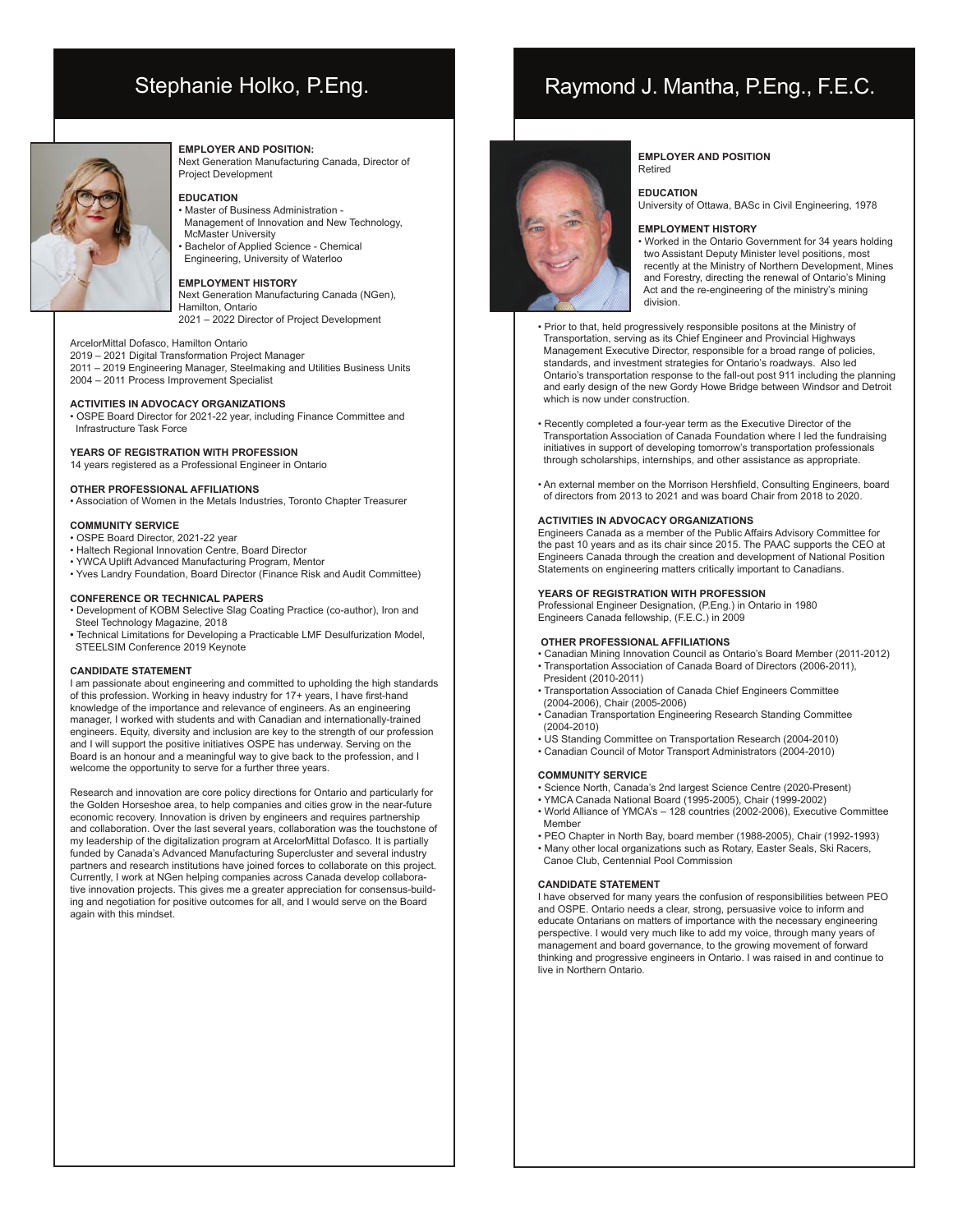# Stephen Pepper, GP LL.M, MBA, B.Eng., P.Eng., CD<br>B.Eng., P.Eng., CD



### **EMPLOYER AND POSITION:**

Chief Financial Officer, S2e Technologies Inc.

#### **EDUCATION**

- Bachelor of Mechanical Engineering Royal Military College
- Army Electrical and Mechanical Engineering Officer Training (Canadian Forces
- School of Electrical and Mechanical Engineering)
- Master of Business Administration (York University) • Global Professional Master of Laws (University of Toronto)

### **EMPLOYMENT HISTORY**

- (Present) S2e Technologies Inc. Chief Financial **Officer**
- China Construction Bank, Canada Head of Credit and Risk Management
- Fifth Third Bank Vice President, Structured Finance
- Ozz Solar Developments Chief Engineer
- State Bank of India Assistant Vice President, Special accounts
- Bank of Montreal Senior Relationship Manager
- Canadian Armed Forces Army Electrical and Mechanical Engineering Officer

#### **ACTIVITIES IN ADVOCACY ORGANIZATIONS**

I have been a member of the OSPE's Ontario Energy Task Force approximately 10 years and am currently serving as Chair. In this role, I have represented OSPE in Ontario Energy Board consultations, meetings with Minister of Energy and staff, Opposition Leaders and Critics and Members of Provincial Parliament.

#### **OTHER PROFESSIONAL AFFILIATIONS**

- NATO Military Service Medal
- Canadian Decoration (Military)
- Guest Speaker, International Conference of Electrical Inspectors (jointly sponsored by Electrical Safety Agency and Canadian Safety Agency – Topic "Emerging developments impacting Ontario's Electrical System"
- Previous Treasurer Emmanuel United Church, Brampton (10 years)

#### **CANDIDATE STATEMENT**

As a young engineer, it seemed that while there could be technical solution to virtually any problem, there never seemed to be any money. So, I obtained an MBA and went into the banking space to learn how the "money business" works. I took a military engineer's "solution-oriented" mindset into finance and worked with entrepreneurs on many construction, manufacturing and technology businesses. Explaining the technical merits of a project using financial terms understandable to financial risk executives was a unique skill that significantly helped in getting financings done.

Later, I found that regulatory, legal, trade, tax and contractual issues increasingly became critical issues preventing projects and technologies from obtaining financing. I went back to school and obtained a Business Law degree to enhance my ability to manage complex financing, legal and regulatory issues associated with my clients.

Despite our excellent reputation for advocating for the public interest, as reflected in engineering hourly billing rates our professional standing has significantly eroded over time. Peer professions regularly command rates that are multiples of what the most senior consulting engineers can charge.

My two children are engineers (One is a Structural Engineer working towards her chartership at Arup London, UK and the other is completing a Software Engineer undergraduate degree). I strongly believe that OSPE needs to focus on student engineers.



#### **EMPLOYER AND POSITION:** President, one-two-five inc.

#### **EDUCATION**

University of Toronto, BASc, Industrial Engineering (1985) University of Waterloo, MASc, Management Science (1990)

#### **EMPLOYMENT HISTORY**

- 1985-1996: General Motors, Canada- started as an Industrial Engineer and quickly moved to Manager, Industrial Engineering. Focused on simulation modeling of manufacturing systems and analytics.
- 1996-2002: Nortel Networks- Started as a Manager,

 Engineering in circuit board manufacturing and moved to Manager, New Product Introduction. Obtained PMP certification and rose to Director, Program and Product Management.

- 2003-2013: The Marketing Store- Started as Technical Director, Customer Relationship Management and finished as Managing Partner, Toronto Agency and COO, North America.
- 2014- current: Started a consulting company, one-two-five inc. focused on marketing and customer experience technology platforms
- 2016-2018: CEO, TSI Auto Solutions brought in to take the company through a sale process with a successful exit

#### **ACTIVITIES IN ADVOCACY ORGANIZATIONS**

• Board Director, June Callwood Centre for Young Women (Jessie's) 2015-2019 • Advocate for young pregnant teens, funding for programs via Ministry of Children and Youth Services. Focus: economic empowerment.

#### **YEARS OF REGISTRATION WITH PROFESSION** PEO, 1986 - present

#### **OTHER PROFESSIONAL AFFILIATIONS**

- PMP (Project Management Professional) 2001-2020
- Executive Coach, Royal Roads University, certified 2013

#### **COMMUNITY SERVICE**

- Director, Ontario Masters Cross country skiing
- Pro bono coaching for young women entering the work force (focus on minorities and low income)

#### **CANDIDATE STATEMENT**

I have an interest in three areas of OSPE

- 1) Diversity and Inclusion: realization through working in the automobile industry, diversity and inclusion are a huge issue. Most dealerships are still white male-dominated as are most suppliers to auto industry. I have many ideas of how to support women and minorities to be successful in industry.
- 2) Technology-through my work in AI and analytics I understand the importance of technology in driving Ontario and Canada's future economic growth. I would like to be able to influence growth of this sector.
- 3) Green energy: Climate change is the single biggest issue facing the generations to come. I would like to be able to influence the implementation of green programs through government policy in an implementable way.

I have a strong marketing background that can assist in communication and advocacy. This can be used to engage current members and to increase membership in OSPE. I have lived in rural Oro-Medonte since 2014 but have also lived in small towns (Brighton, Port Perry), mid-sized cities (Brampton, London) and Toronto; I have a broad geographic perspective of Ontario. I have 4 grown children so understand the voice of youth. I think my broad skill set and societal awareness will aid in promoting OSPE to increase membership and to influence policy making.